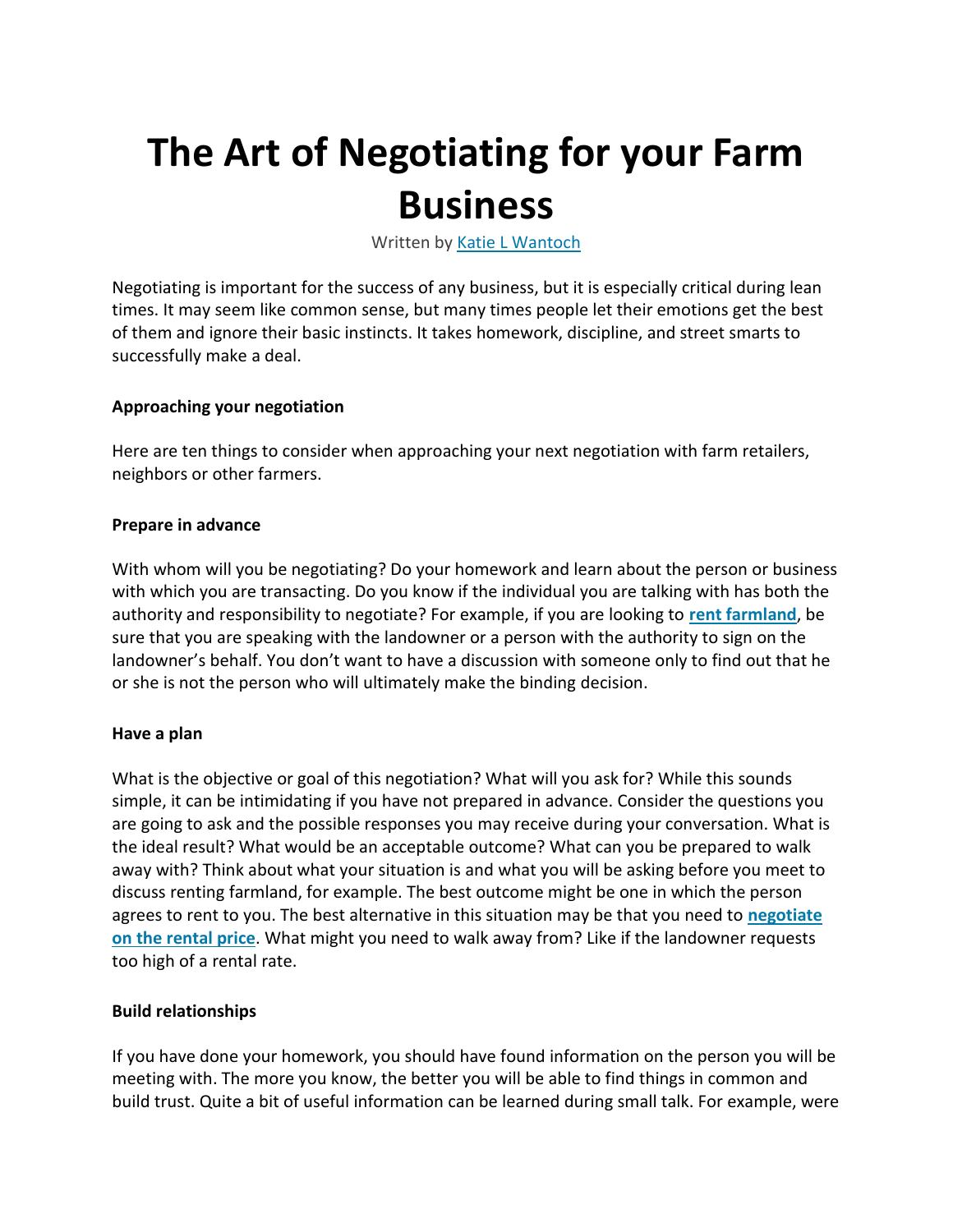you both involved in 4-H and exhibiting at county fairs as kids? What 4-H projects were you involved in and were they the same type of projects or different? You might not have to discuss rental price because you will be able to trust that you will be receiving what you need during the course of the conversation. Finding out what you have in common can keep the discussion flowing.

# **Power of silence**

Be sure to take time to pause and not talk too much during the conversation. Never underestimate the power of silence. You need to be comfortable with the awkwardness of a pause, which can feel strange. This pause may greatly enhance your ability to win the deal in the end. Share your thoughts about what you can provide, such as mowing the ditches as part of renting the farmland, and then listen. When the person realizes you are listening to them, hopefully they will also listen to you.

## **Have confidence**

Take this time to reflect on yourself, your business, and your product or the service you will be providing. You know your product or service and the value it brings. Talk about the specific farming practices you will be utilizing on his or her farmland or your plan to maintain soil nutrient levels. Be sure that you have information prepared so you can share it and highlight the qualities you will provide.

# **Make the offer**

You should start with a strong offer – one that is close to your ideal outcome. You never know what the response will be if you aren't bold enough to ask. Don't give up when the answer is no. Many times, rejection is not personal. It just means that you may not have presented a case the other person can accept. The offer may be rejected, so keep your emotions in check and rethink your argument. Is there more information that you can share with the other person? Again, using the renting farmland example, have you adequately explained why the landowner should rent his or her land to you? Try a different approach to showcase how you stand out from the competition.

## **Find a win-win**

A favorable negotiation is achieved when everyone feels like they are a winner. If the negotiation arrives at a standstill, you may need to ask, "What is it going to take to make this happen?" Not every deal is about sales and money. You may need to compromise or sweeten the deal (such as offering to mow the landowner's ditches).

## **Close the deal**